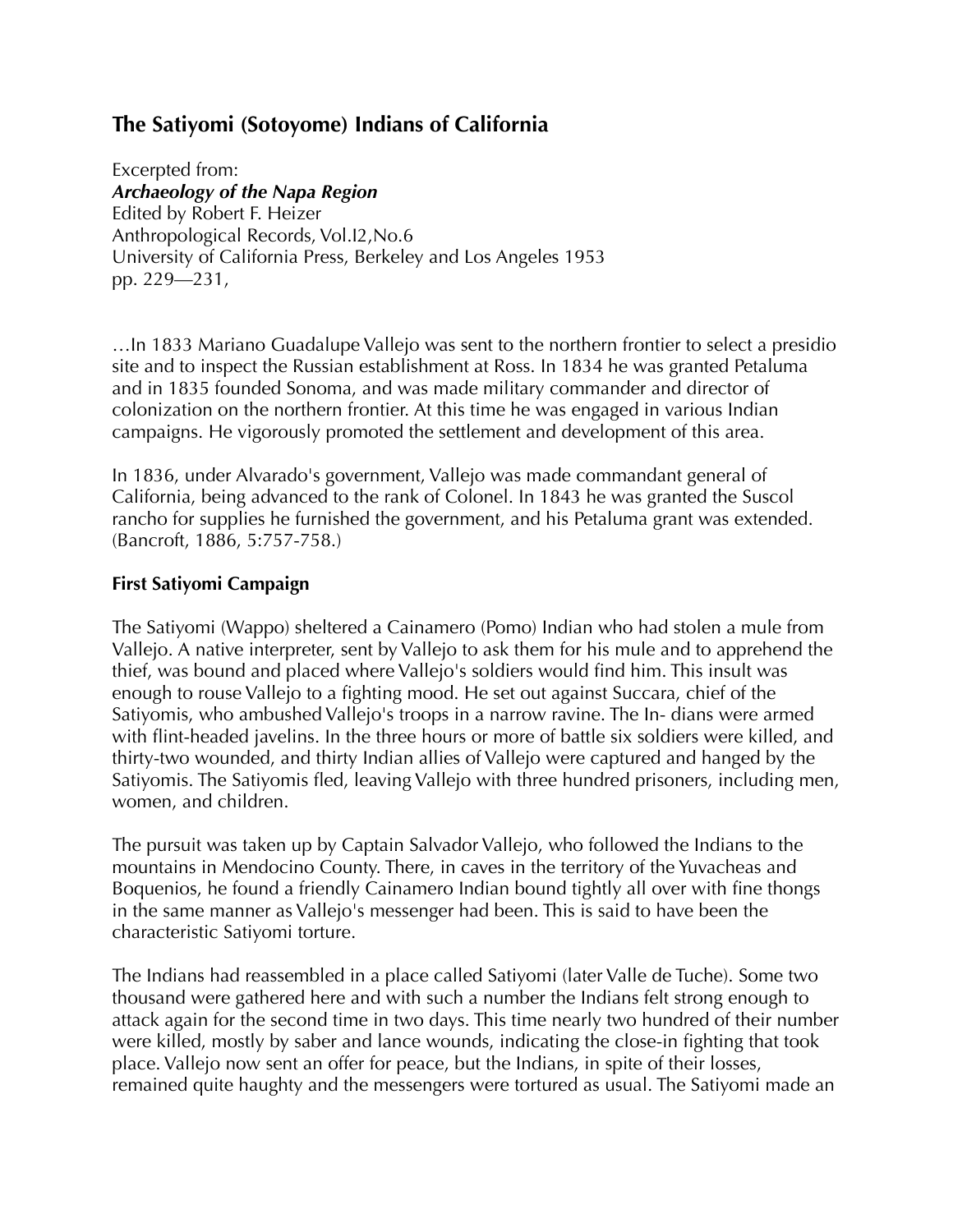effort to get additional allies, in the meantime harrassing Vallejo's line of communication, which was in charge of the Patwin chief, Solano.

Vallejo's position was becoming dangerous, especially since his Cainamero allies were getting tired and going over to the side of the Satiyomis. However, Succara, the Satiyomi chief, could not afford to risk an attack, because he was out of his home territory and had to carry his own supplies. Thus Solano was able to keep Vallejo's supply line open.

Vallejo appealed for help to Governor Figueroa, and Figueroa himself came at the head of four hundred men. He marched to the entrenchment of Succara and his warriors, who, seeing the overwhelming force, decided to give up. Succara gave twenty of his best warriors as hostages in token of good faith, promised to return all the stolen horses, and free all the prisoners. He did as promised, except for some of the horses which the Indians had eaten.

As a result of this campaign the Indians seemed to realize that it was futile to resist the whiteman. Already the Suisun(Patwin),Sonomas (Wappo), Licatuit (Coast Miwok), and Cainameros (Pomo) were finding it advisable to get along peaceably with the whites. (Lothrop, MS, pp. 130-133.)

### **Second Satiyomi Campaign**

In the early spring of 1836 Vallejo decided to go against the Guapos [Wappo] again, with the aid of chief Daniel and his "tribe"of Caynamos [Pomos] who had respected their treaty of 1833. The reason for this campaign was retaliation for the stealing of horses by the Guapos. On April first Vallejo set out with fifty men, one hundred natives, and the whole tribe of Caynamos against the chief, Coton and his Guapo warriors, who were holed up in them mountains. The Mexican attack routed the Guapos, who went back to their rancherias without taking their dead and wounded. This time Vallejo's forces did not lose a man; the number of Guapos killed is not mentioned. (Lothrop, MS, p.138.)

In June, 1836, a treaty was concluded between Vallejo and the warring Guapo Indians, the provisions of which were as follows:

- 1. 1.There shall be friendship between the commandant of this place.1 (Sonoma) and the tribes of the Guapos, Cililitoy, Ansactoy, Liguiaitoy, Achistoy, Chorsuptoy, etc., whose principal chiefs are Osemei-ali, Cottro, and Lilac on the north and Moti and Peti on the east.
- 2. The parties of the first part shall settle in the district of the warm springs about three leagues distant from this place in a clear spot which is not malarial and which satisfies the commandant, who shall come out to choose the place, first consulting the chiefs.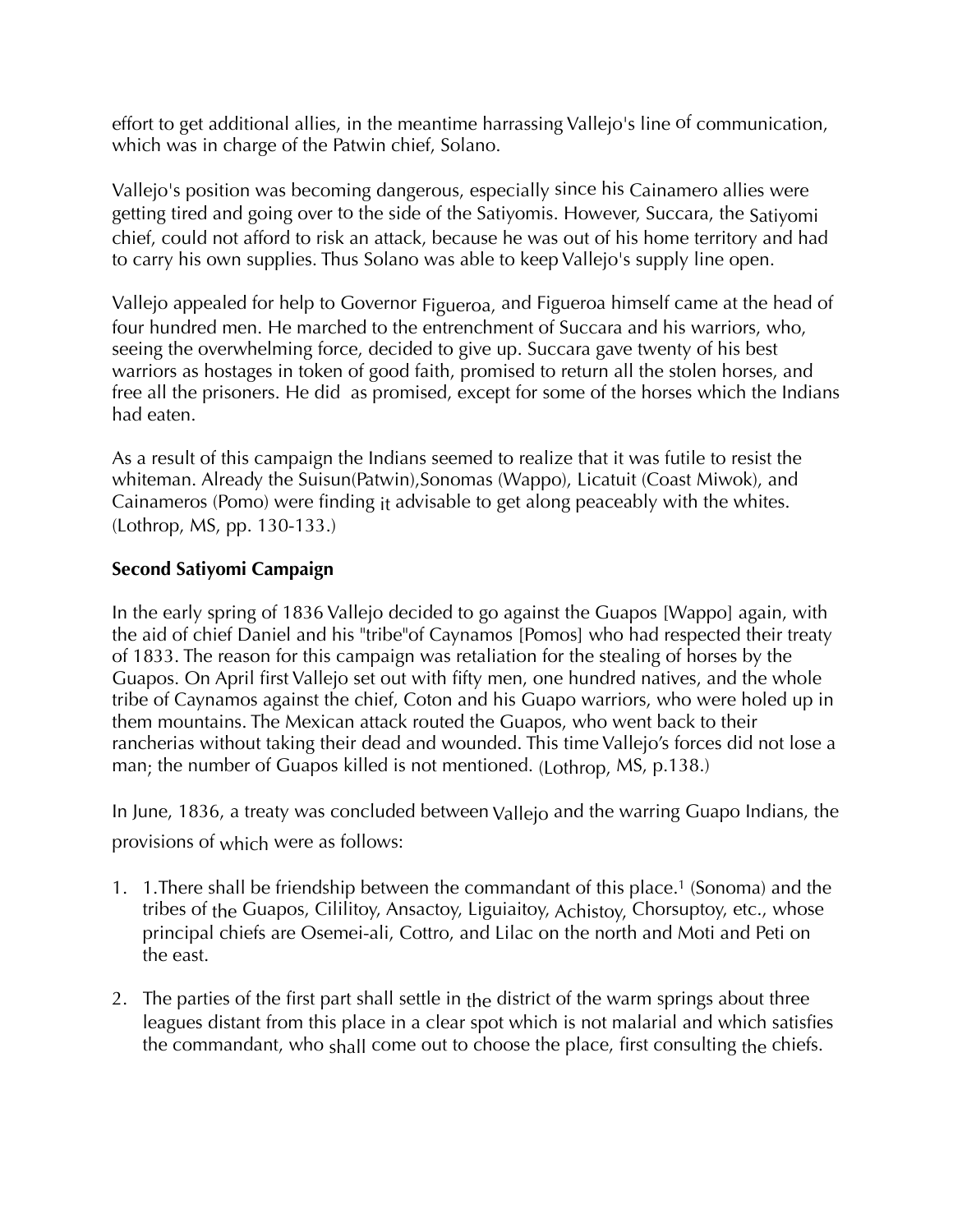- 3. Fugitives and other Christians who desire to take refuge in their villages shall be handed over when demanded by the commandant.
- 4. The fields shall not be burned in time of drought on any pretext whatever, but if this is done by other tribes, the contracting parties shall not be held resopnsible, but they shall do all in their power to prevent it.
- 5. The villages of the tribe of Caynama shall be respected in the same manner on the condition that both tribes, that is, the Caynamas and the Guapos shall keep to their own land without trespassing  $_{0}$  the land specified, on pain of suffering just reprisal from the offended party.

The treaty was short lived, however, for Zampay, chief of the Yoloitoy, was ambitious to replace Solano aschief of the Suisuns (i.e., Patwin) and win over the allied Kapajos in order to drive the white man south of the Bay. The beginning of this year-long war was toward the end of July 1836, when the Satiyomis also took this opportunity to attack. Vallejo was considered the winner of the battle, but with considerable loss of material and men. Solano is credited with having saved Vallejo through his knowledge of the ambush technique of the Satiyomis.

A short time after Zampay's capture, Succara, the chief of the Satiyomis, sent word to Vallejo that he wanted a truce, the time, place and conditions

of meeting were set by Vallejo, and a treaty was concluded, as follows. (Lothrop,MS,pp. 153f.)

Article 1. Mariano Guadalupe Vallejo, Comandante General of the military forces of the free state of Alta California, on the one hand, and Tucumn Succara, Great Chief of the Satiyomi nation, agree in making a treaty of peace that is to put an end for one year to the wars that the contracting parties have been engaged in with each other for some years.

Article 2. The Comandante General, Mariano Guadalupe Vallejo, engages to give orders to the overseer at this ranch at Petaluma to deliver weekly to Chief Succara, or to the person who represents him, eight steers and two cows.

Article 3. Succara in his own name and that of the Satiyomi nation undertakes the contract to hand  $_{\text{over}}$ , on the beach at Sonoma every new moon, two bears of regular size considered strong enough to fight with savage bulls.

Article 4. As a guarantee of the good faith of the Satiyomi nation, the Great Chief Succara will send to reside in Sonoma his brother, Cali-Vengo, and his sons, Ipuy Succara and Calpela Succara, who shall be treated, as long as they conduct themselves well, like Russian officers.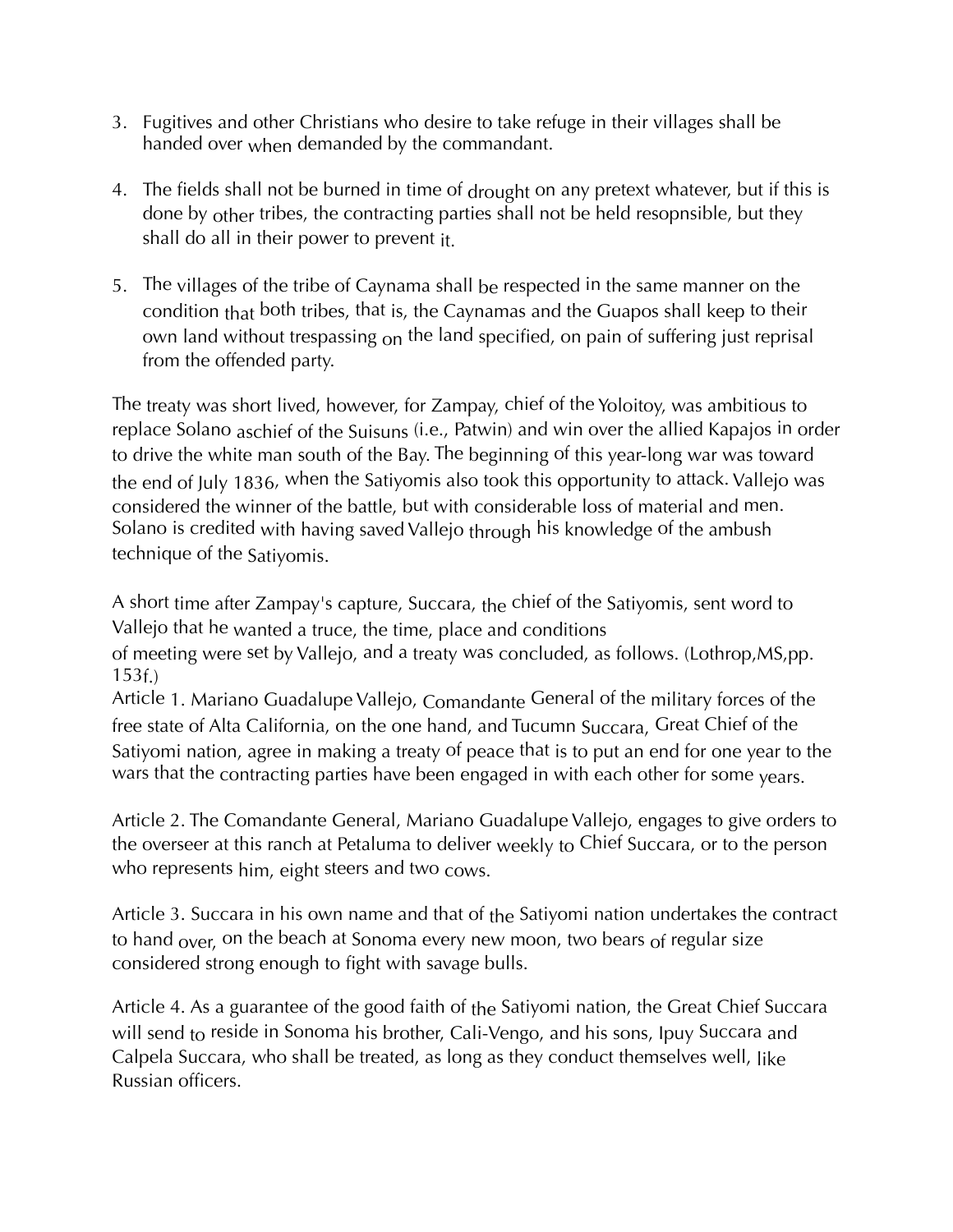Article 5. The Great Chief Succara, under pain  $of$  seeing his relatives shot and the delivery of the cattle mentioned in Article 2 of this agreement stopped, promises in the the most solemn manner it is possible to conceive to fulfill whatever demands the Comandante General, Mariano Guadalupe Vallejo, may make with regard to giving up fugitive Indians who, after committing thefts or murders, take refuge in the mountains belonging to the Satiyomi nation and thus try to avoid the punishment they deserve for their crimes.

Article 6. Under no pretext shall the warriors of the Satiyomi nation come to the valley of Sonoma in numbers greater than thirty, and this only when they have given due notice to the Comandante General  $_{\text{or}}$ , in his absence, to the senior officer in command at the fort of Sonoma in the interval.

Article 7. The wives of the Satiyomi warriors may come to the fort of Sonoma to the number of one hundred, provided they do not carry concealed weapons and the object of their visit is amusement or trading.

Article 8. The Comandante General, Mariano Guadalupe Vallejo, and, in his absence, the senior officer of the garrison at Sonoma shall not send armed expeditions to the territory of the Satiyomi nation without previously having obtained the permission of Succara or, in his absence, that of two of the principal leaders of the Satiyomis.

Article 9. The chiefs of the Satiyomis promise to deliver within the space of one moon in the valley of Sonoma or at Fort Ross all the children of the Cainamero and Suisun tribes that they have taken prisoner in the course of the last three years.

Article 10. The Comandante General, Mariano Guadalupe Vallejo, will give orders to his overseer at the Petaluma ranch to have a saddle horse with harness delivered to Succara or his subordinate in the plaza at Sonoma or at Fort Ross.

Article 11. The Great Chief Succara and the Comandante General, Mariano Guadalupe Vallejo, make themselves mutually responsible for the damage that the irrespective fellow citizens may inflict on the other contracting party and damages shall be paid in the manner the injured party thinks most suitable to recompense the injuries received.

All four made their crosses—-Succara, his brother Cali-Vengo, and his sons, Ipuy Succara and Calpela Succara—-Vallejo doing the same that there might be no distinction. Solano I, Captain John B. Cooper, Captain Salvador Vallejo, and Thomas Yount signed as witnesses. The meeting was held on the rancho of Nicolas Corrigui.

The price paid seems rather high for the three points gained: the return of the captured children, the promise of indemnity for injury, and the pledge of freedom from raids, with the virtual imprisonment of Succara's brother and sons. No objection was made to this last provision when the truce was read and interpreted.